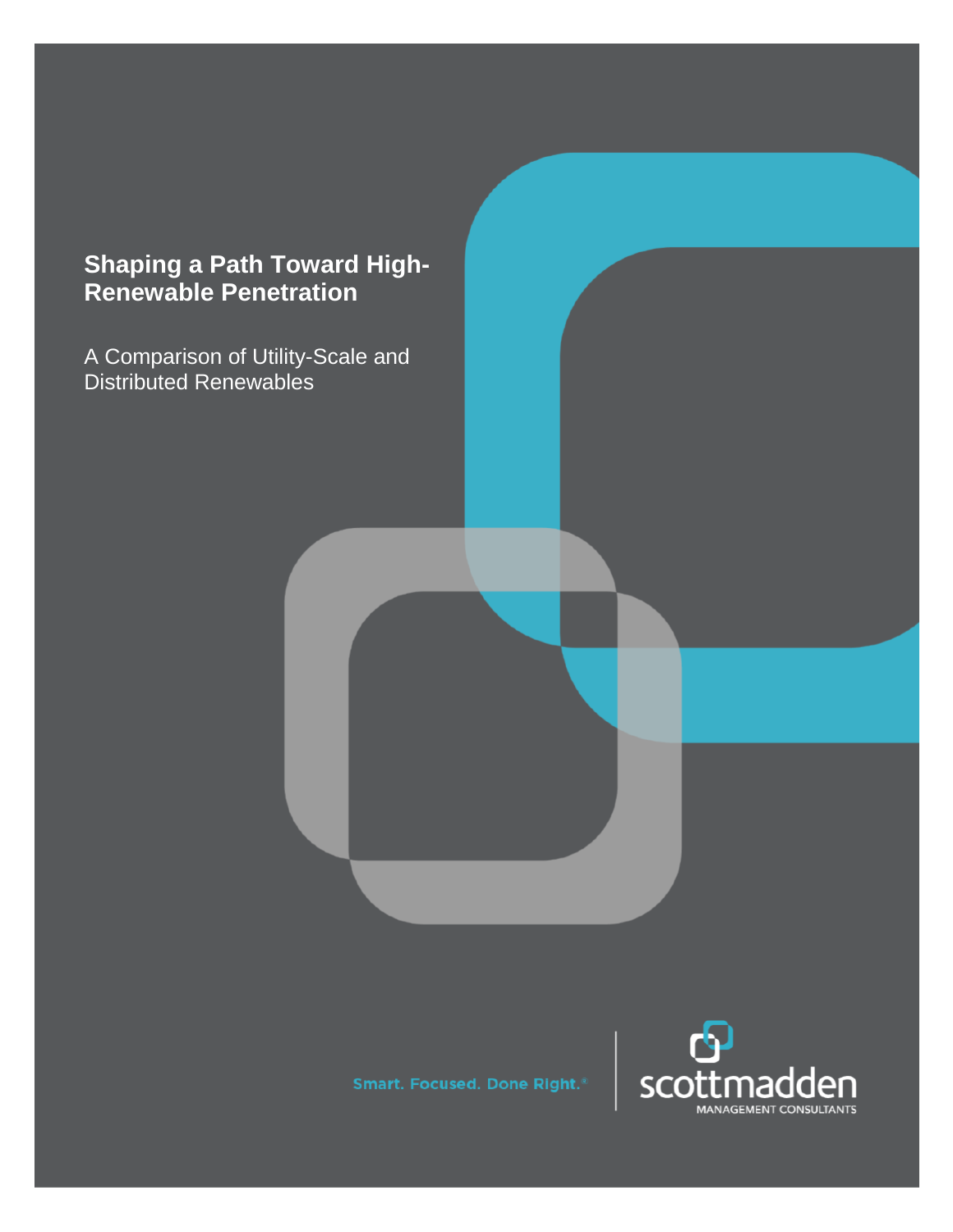

## **OVERVIEW**

Over the last decade, the proliferation of renewable generation has changed how owners and operators manage the economic and operational aspects of the grid from planning through the delivery of energy. While there are some common benefits and challenges to integrating renewables, not all renewables are created equal. Going forward, utility strategies will need to consider the important differences between utility-scale and distributed renewables and how best to integrate and effectively manage these resources to maximize benefit to customers and the grid. Should states with low-renewable penetration today try to shape their path? And if so, what tools or strategies can they use to arrive at the best outcomes?

# **SIMILAR BUT DIFFERENT: UTILITY-SCALE AND DISTRIBUTED RENEWABLES**

Before going further, it is useful to define what we mean by utility-scale and distributed renewables. For the purposes of this analysis, we'll use the following definitions and attributes:

|                   | <b>Utility-Scale Renewables</b>                                                                                                                                                                                                                                                                                                                                                                                                                                                                                                                         | <b>Distributed Renewables</b>                                                                                                                                                                                                                                                                                                                                                                                                                      |
|-------------------|---------------------------------------------------------------------------------------------------------------------------------------------------------------------------------------------------------------------------------------------------------------------------------------------------------------------------------------------------------------------------------------------------------------------------------------------------------------------------------------------------------------------------------------------------------|----------------------------------------------------------------------------------------------------------------------------------------------------------------------------------------------------------------------------------------------------------------------------------------------------------------------------------------------------------------------------------------------------------------------------------------------------|
| <b>Definition</b> | Large (typically $> 1$ MW) generating systems<br>using renewable technologies                                                                                                                                                                                                                                                                                                                                                                                                                                                                           | Smaller (typically $<$ 1 MW) generating<br>systems using renewable technologies                                                                                                                                                                                                                                                                                                                                                                    |
| <b>Attributes</b> | Designed and operated to deliver the<br>maximum amount of electricity in real time<br>May be connected to the distribution<br>network or bulk electric system<br>Potential to be controllable by leveraging<br>smart inverters and operating intelligence<br>to provide targeted curtailment, more<br>predictable output, or other grid reliability<br>services, like frequency regulation<br>Compensated overwhelmingly through<br>power purchase agreements (PPAs), and<br>in rare instances, as merchant plants<br>lacking PPAs in wholesale markets | May be designed to offset load or provide<br>two-way power flow back to the grid<br>May be connected in front of the meter to<br>the distribution network or behind the<br>meter on customer premises<br>May be aggregated for operator control<br>but generally are not individually<br>dispatchable or controllable by grid<br>operators<br>May be compensated through net<br>metering tariffs or provide value by<br>reducing consumption costs |

While these definitions could apply to a range of renewable technologies (e.g., solar, wind, hydro, geothermal, etc.), this analysis primarily considers wind and solar, as they comprise a significant portion of new capacity additions in recent years. Further, distributed renewables are almost entirely comprised of solar.

In addition to the size and point of interconnection, a key distinction between utility-scale and distributed renewable generation is the rate at which costs have declined in recent years. Given the difference in the sizes of a typical system, utility-scale renewables cost less than their distributed counterparts due to economies of scale. For solar, the Department of Energy's SunShot initiative targeted approximately a 75% reduction from 2010 prices by 2020. For utility-scale solar, this target is \$1.00/Watt-dc, and for residential (or distributed) systems, it is \$1.50/Watt-dc. Since 2010, this initiative has successfully driven

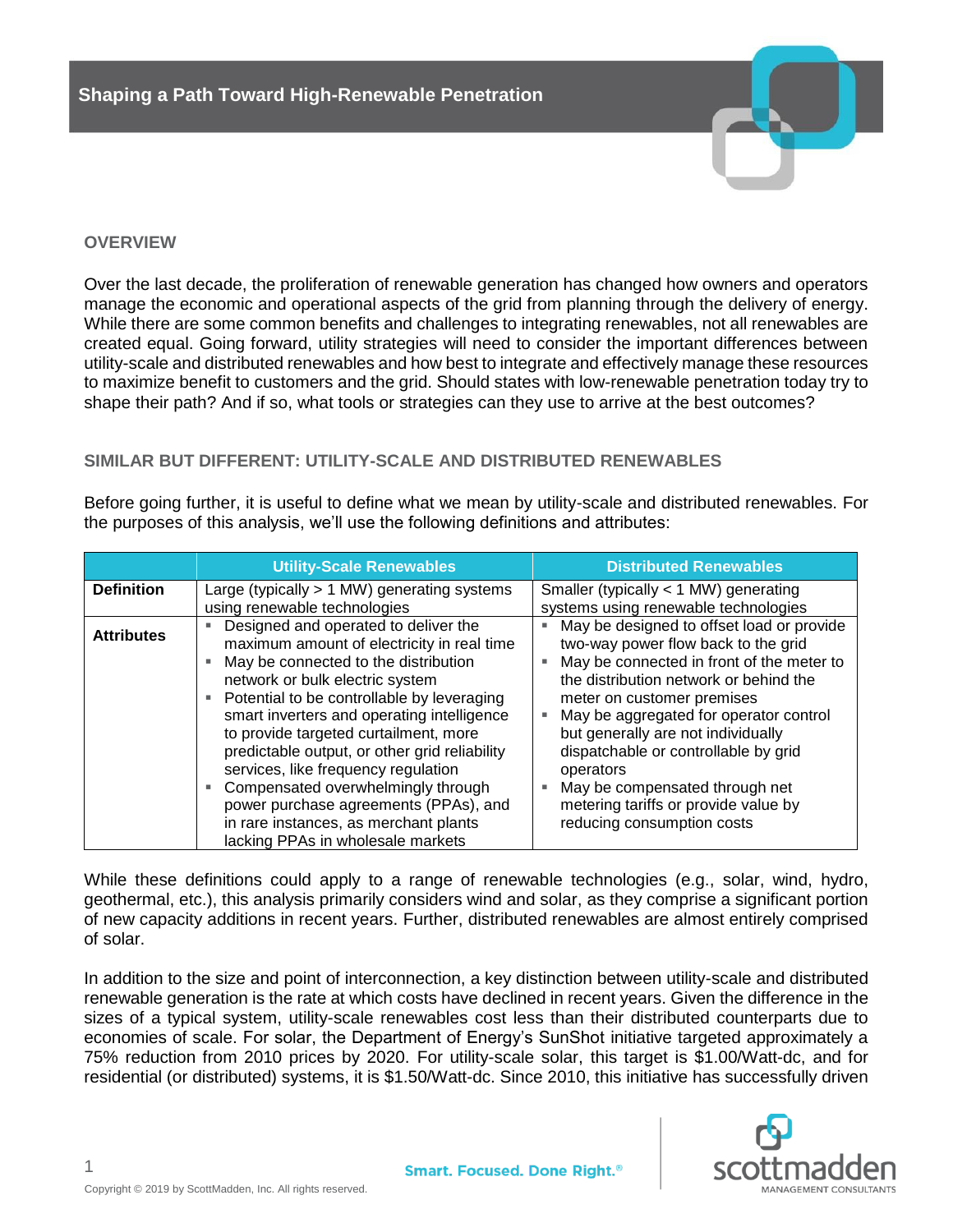down prices of both types of systems; however, the rate of cost decreases for utility-scale systems has been faster, and only modest further reductions are needed to reach the 2020 target (see Figure 1).





Wind has also seen significant cost reductions in recent years. In fact, according to Lazard's latest Levelized Cost of Energy (LCoE) study, utility-scale onshore wind costs have decreased to the point where they are at or below the marginal cost of conventional generation.<sup>1</sup>

In parallel with the technology advances that are driving cost improvements, policy makers are taking steps to address concerns about climate change and the contribution of carbon-emitting, non-renewable generators. Through mechanisms like renewable portfolio standards (RPS), states are increasingly turning to renewable generation to meet greenhouse gas emission goals. Recent headlines tout commitments in California, Hawaii, New Jersey, New Mexico, and others to reach 100% clean electricity by mid-century.<sup>2</sup>

Both utility-scale and distributed renewables will help states achieve these lofty goals; however, by their nature, utility-scale systems will take bigger steps toward these targets. Additionally, the reduced administrative overhead (e.g., applications, interconnection studies, etc.) of a single utility-scale installation versus an equivalent multitude of distributed systems leads to faster achievement of clean energy policy goals of any significance.

As technology advances and policy mandates accelerate the deployment of renewables, operators will need to address the challenges associated with high penetration of renewables. The challenges with renewable generation relate to intermittency and uncertainty—when the wind doesn't blow or the sun doesn't shine, the generators stop producing power. This translates to challenges with forecasting, resource planning, dispatch scheduling, and maintaining grid stability and reliability. Distributed renewables can further compound these challenges by introducing a layer of complexity in managing and coordinating these activities across what could become thousands of distributed systems—if control is enabled at all.

<sup>2</sup> New Jersey Charts Path to 100% Clean Energy by 2050, with 3.5 GW Offshore Wind by 2030, *see* [https://www.utilitydive.com/news/new](https://www.utilitydive.com/news/new-jersey-charts-path-to-100-clean-energy-by-2050-with-2-gw-storage-by-2/556649/)[jersey-charts-path-to-100-clean-energy-by-2050-with-2-gw-storage-by-2/556649/](https://www.utilitydive.com/news/new-jersey-charts-path-to-100-clean-energy-by-2050-with-2-gw-storage-by-2/556649/)



2

 <sup>1</sup> Lazard's Levelized Cost of Energy Analysis, Version 12.0, published November 8, 2018, *see* [https://www.lazard.com/perspective/levelized](https://www.lazard.com/perspective/levelized-cost-of-energy-and-levelized-cost-of-storage-2018/)[cost-of-energy-and-levelized-cost-of-storage-2018/](https://www.lazard.com/perspective/levelized-cost-of-energy-and-levelized-cost-of-storage-2018/)<br>
<sup>2</sup> New Jerson Charles Ball: 1, 1999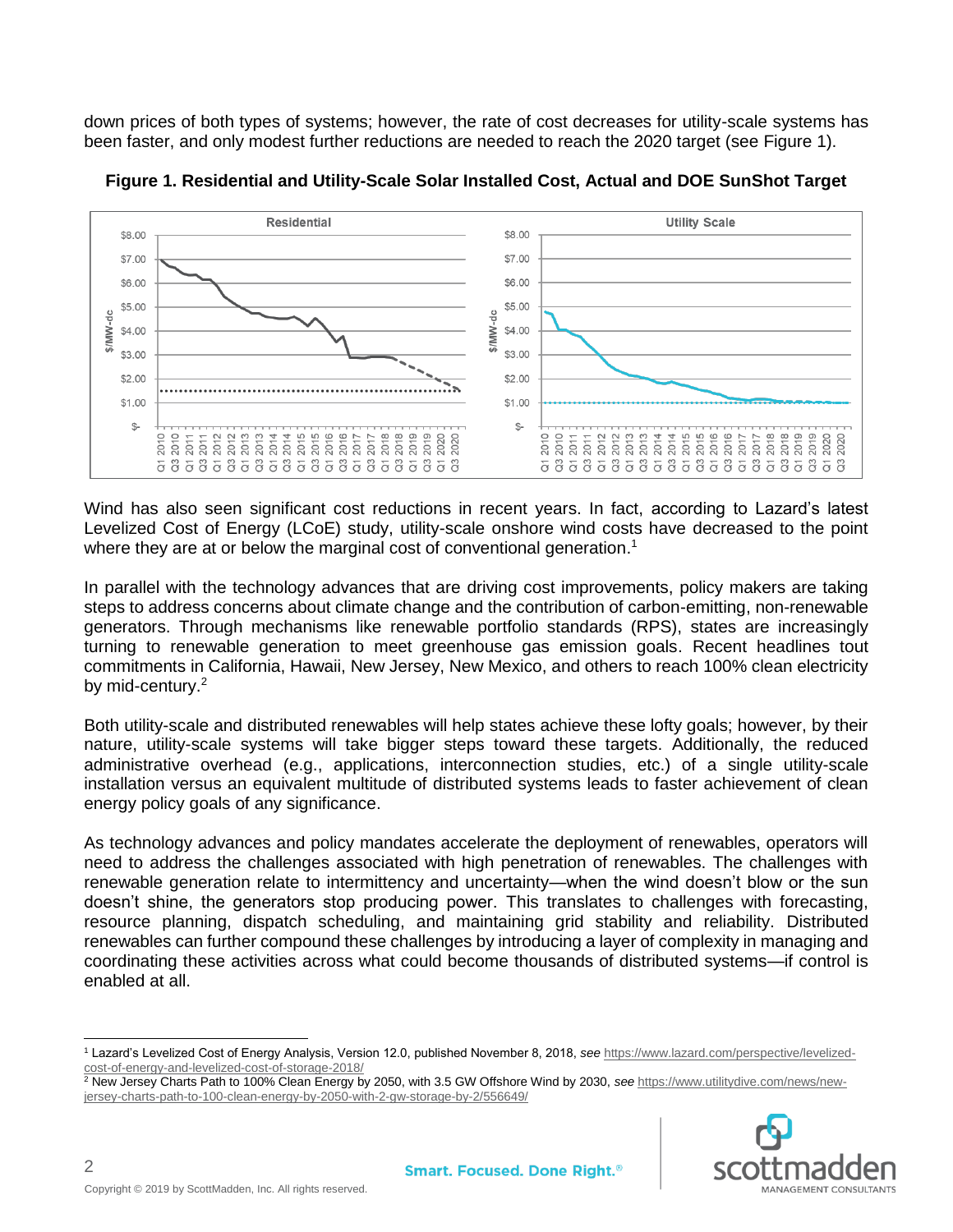To address these issues, operators should consider a range of technical, market, and process solutions, but the tools available vary based on the current levels and types of renewables on the system. A thorough understanding of the current state sets the stage for charting the most cost-effective path to meeting both demand for electricity and policy goals.

## **THE FUTURE IS NOW**: **HIGH PENETRATIONS OF VARIABLE RENEWABLES**

Understanding the current penetration of variable, renewable energy generation can provide valuable insights when developing renewable energy strategies for the future. ScottMadden analyzed EIA data to evaluate states currently operating with high penetrations of renewable energy. For the purpose of this analysis, we designate a state as having high-renewable penetrations if they meet one of the following criteria:

- **■** Utility-scale renewable energy equals at least 10% of total utility-scale generation<sup>3</sup>
- $\blacksquare$  Distributed renewable energy equals at least 2% of total utility-scale generation<sup>4</sup>

Our utility-scale renewable generation criterion focuses on utility-scale solar and wind resources because of their variable nature. Our distributed renewable generation criterion focuses on small-scale solar, because it is the most prominent distributed generation resource.

An obvious limitation of this approach is that it does account for energy imports or the wholesale markets managed by regional transmission operators. Nevertheless, we believe the state-level analysis provides an instructive view into the current penetrations of variable renewable generation.

The results (see Figure 2) are divided into four quadrants based on the current penetration of variable utility-scale and distributed renewable generation in each state.

<sup>3</sup> Utility-scale renewable energy penetration of 10% was selected because integration complexity can increase even at this level. *See MISO* 

*Renewable Integration Impact Assessment at<https://www.misoenergy.org/planning/policy-studies/Renewable-integration-impact-assessment/>* <sup>4</sup> Distributed renewable energy penetration of 2% was selected because this was historically an upper limit for net metering programs.



3

 $\overline{a}$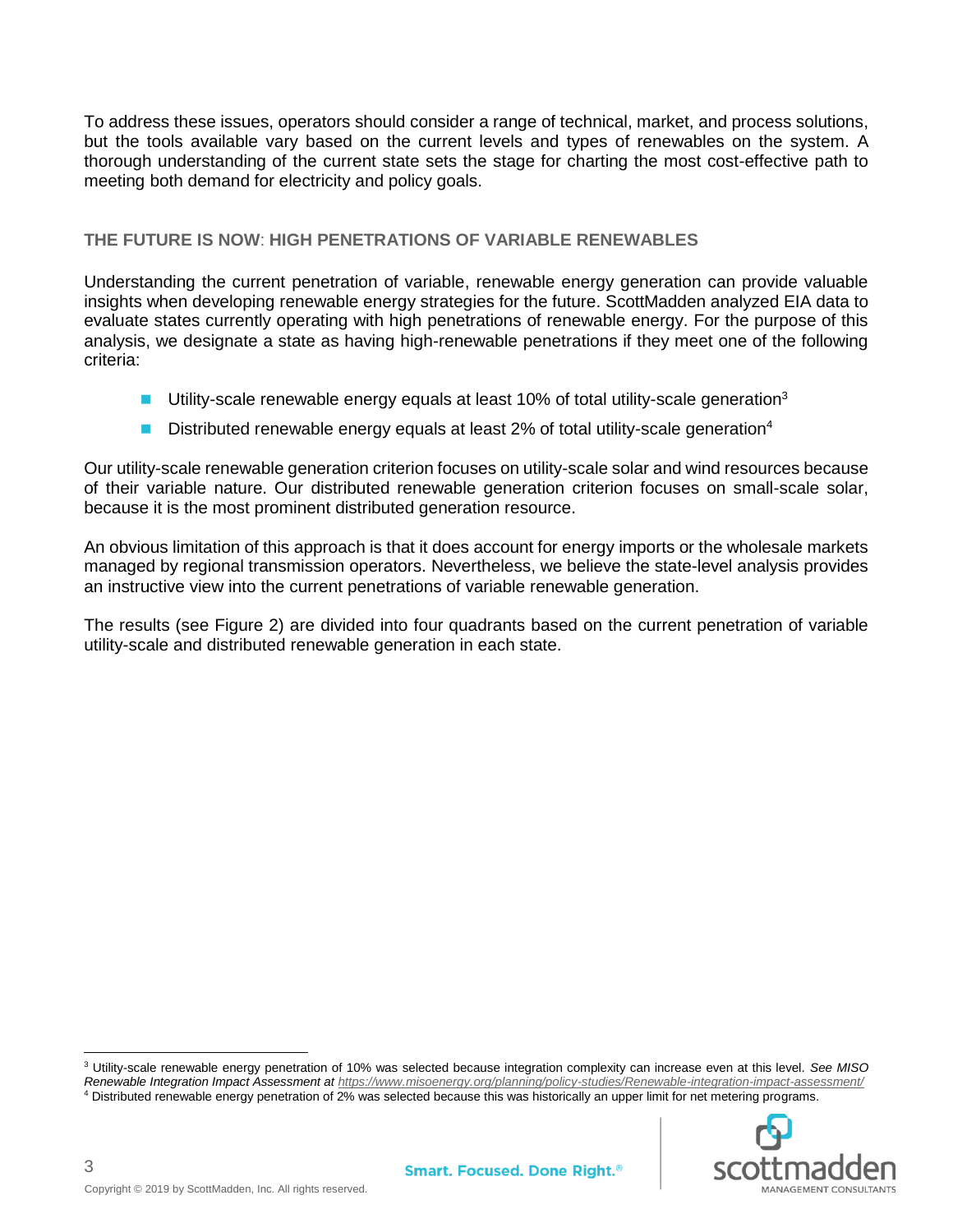

# **Figure 2. Percentage of Variable Utility-Scale Renewable Generation vs. Percentage of Variable Distributed Renewable Generation by State, 2018**

Key observations for each quadrant include:

- **The Launch Pad (Quadrant #1):** The majority of states (60%) fall into this quadrant, which signals low penetrations of utility-scale and distributed renewable energy generation. These states will be able to draw lessons from states in the other quadrants and may be able to leverage the strategies in this paper to set their future course.
- Go Big or Go Home (Quadrant #2): One-quarter of the states reside in this quadrant, which represents a high penetration of utility-scale renewables. Wind energy is the primary driver in all states in this quadrant, except Nevada where solar dominates. This finding is not surprising, since wind has been economically competitive in regions with robust wind resources for much of the last decade.
- **Small is Beautiful (Quadrant #3):** Just a handful of states populate this quadrant, which is characterized by a high penetration of distributed renewable generation but a relatively low penetration of utility-scale renewables. Extremely high electricity prices in Hawaii drove massive investment in distributed solar, making it the state with the highest penetration of distributed renewable generation. Key drivers in the remaining states include favorable policy support coupled with either high-retail electricity prices (i.e., New Jersey and Massachusetts) or an excellent solar resource (i.e., Arizona).



4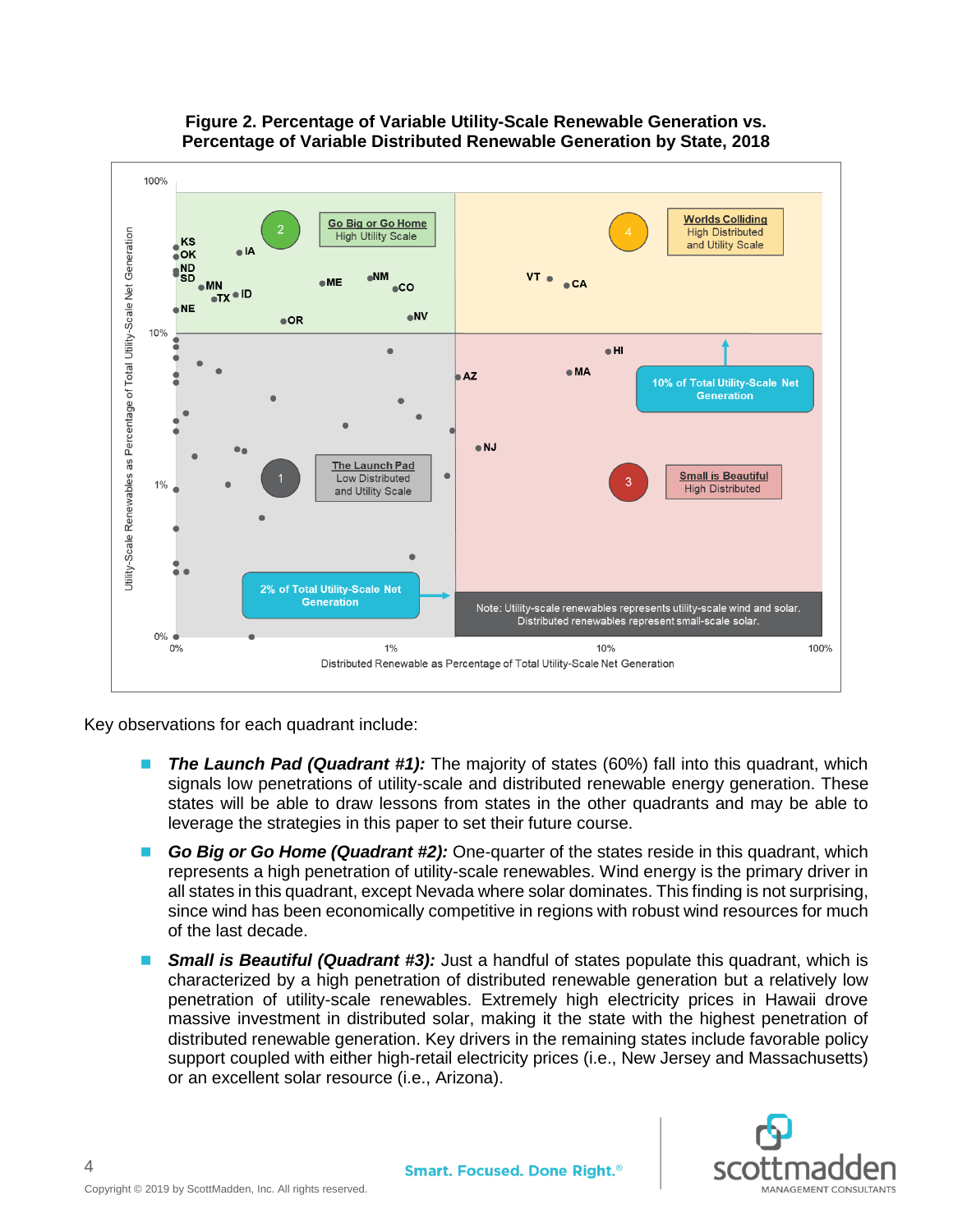■ **Worlds Colliding (Quadrant #4):** Vermont and California are the only states that occupy this quadrant, signaling high penetrations of utility-scale and distributed renewable generation. California has consistently used public policy to promote renewable development. Vermont's positioning is more of a function of size—having the smallest amount of in-state generation of any state means small amounts of renewable generation significantly increase penetrations.

## **MOVING FORWARD: STRATEGIES FOR INTEGRATING HIGH-RENEWABLE PENETRATIONS**

The integration strategies pursued by electric utilities and grid operators will vary depending on their current state. Those in a low-penetration environment have an ability to shape the future, while those operating in a high-penetration environment, must leverage the existing renewable energy assets. The following section discusses strategies that stakeholders in each situation may pursue as they prepare for continued growth and higher penetrations of renewable energy.

#### **Low Penetration of Renewables**



If located within The Launch Pad quadrant, there is an ability to define a future state that contains high penetrations of renewable generation. Given this flexibility, our recommendation would be to drive toward the Go Big or Go Home quadrant in order to leverage the advantages of utility-scale renewables noted earlier. In particular, a critical strategy will be to:

**Establish and Communicate a Vision:** Establishing a clear vision for what kind and what level of renewables sets a positive, proactive tone to tee up more collaborative and productive work with stakeholders. One example of this is Xcel Energy's recent announcement of a target of 100% clean energy by 2050. Xcel's announcement was heralded by stakeholders, such as the Environmental Defense Fund and local politicians.<sup>5</sup> Straightforward, high-level goals are easier to rally behind, and as noted above, tend to favor utility-scale solutions for the speed of deployment and magnitude of impact.

#### **High Penetration of Utility-Scale Renewables**



The strategies are different for states that operate with high penetrations of utilityscale renewables (i.e., Go Big or Go Home and Worlds Colliding quadrants). In this situation, electric utilities will need to address the current renewable penetration and prepare for additional renewable capacity in the future. Keys to success will be redefining how renewables operate the grid while meeting customer interests. Specific strategies include:

**Expand the Role of Renewables:** Traditional renewable PPAs are structured solely to secure energy from renewable energy facilities. Despite the contract structures, renewables have the potential to provide various ancillary services. Further, the addition of storage allows energy to be delivered when it provides the most value to the electric system. Future additions of utility-scale

[https://www.xcelenergy.com/company/media\\_room/news\\_releases/xcel\\_energy\\_aims\\_for\\_zero-carbon\\_electricity\\_by\\_2050](https://www.xcelenergy.com/company/media_room/news_releases/xcel_energy_aims_for_zero-carbon_electricity_by_2050)



 <sup>5</sup> See *Xcel Energy Aims for Zero-Carbon Electricity by 2050 at*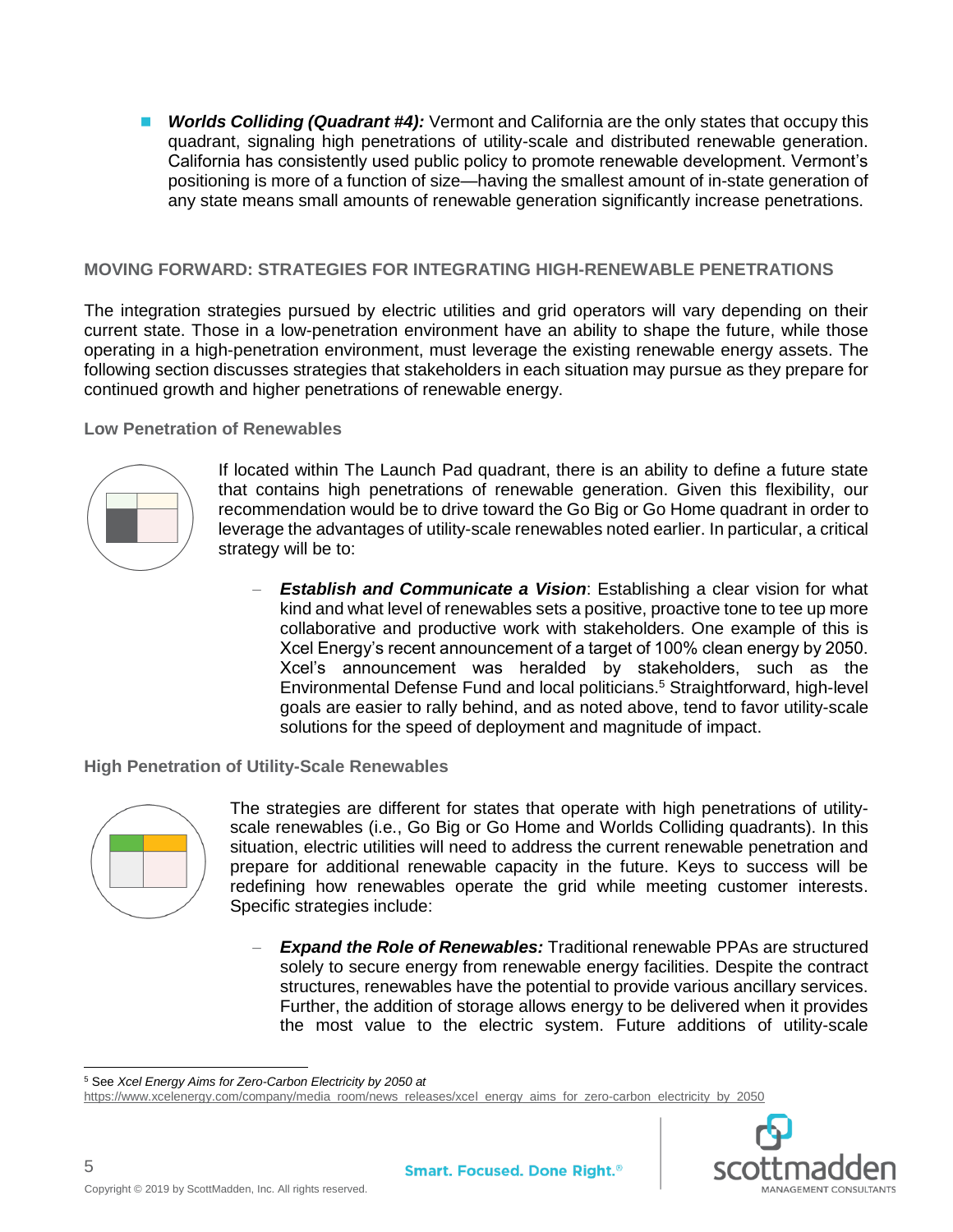renewables should rely on contracts that require and compensate resources for greater services and overall value.

**Expand Customer Offerings:** Despite high penetrations of utility-scale renewables, some customers may still be interested in pursuing rooftop solar or other distributed resources. With growing consumer options, it will be critical for electric utilities to provide offerings that resonate with customers while supporting higher penetrations of renewables. For example, community solar programs often offer a cost-effective alternative to rooftop solar.

**High Penetration of Distributed Renewables**



States contending with high penetrations of distributed renewables (e.g., Small is Beautiful and Worlds Colliding quadrants) face significant operational hurdles. In addition to integrating variable resources, the resource may be dispersed across thousands of interconnection points rather than dozens of central generation stations. The customer experience and aggregation will be key strategies for long-term success. Specific strategies include:

- **Focus on the Customer Experience:** Improving the customer experience will be critical in an environment with high penetrations of distributed renewables. This may include developing refined-hosting capacity maps to inform customers where the electric grid can support additional distributed renewables. Improving the interconnection process and adding community solar programs are other areas to evaluate to ensure a quality customer experience.
- − *Aggregate Distributed Renewables Resources:* Once distributed generation is installed, the next question is how to best leverage the generation resources for the benefit of both customers and the grid. Several states, such as California and New York, are exploring how to aggregate and integrate distributed resources into wholesale markets. To ensure maximum value, the aggregation of distributed renewables should consider both energy and ancillary services. However, complexity and administration burdens are likely downsides to this strategy.

## **CONCLUSION**

6

The growth of renewables is shaped by many drivers, including state policy, resource availability, technology costs, geography, and customer preferences. As more states transition to high-renewable energy penetrations, utilities will need to be nuanced in their thinking about the best portfolio of products to offer their customers.

In this context, there are several criteria that could point toward leveraging utility-scale resources. First, and perhaps most importantly, thanks to their economies of scale, utility-scale resources are more costeffective and have experienced accelerated cost reductions relative to distributed resources. Second, utility-scale resources are administratively easier to manage than an equivalent capacity of distributed resources. Finally, the market options to support utility-scale resources are more robust, mature, and